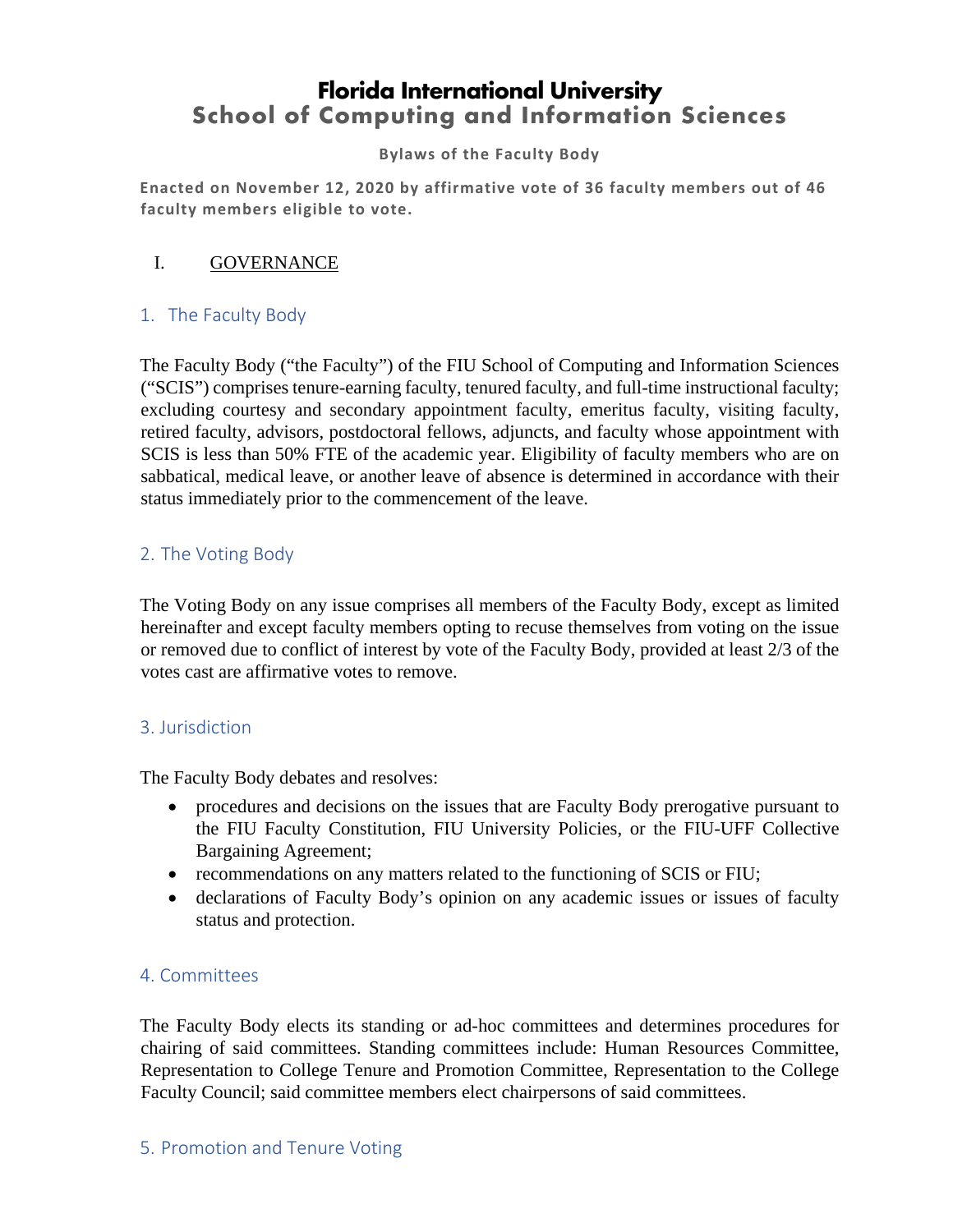The following faculty members are eligible to vote on tenure and promotion recommendations:

- for tenure or progress towards tenure all tenured faculty members;
- for promotion to Associate Professor -- all tenured Associate and Full Professors
- for promotion to Full Professor -- all tenured Full Professors
- for promotion of non-tenure track faculty, the Voting Body includes: (1) all tenureearning and tenured faculty members and (2) all non-tenure track faculty members who hold at least the rank to which the candidate is seeking to be promoted.

The SCIS Director is excluded from the Voting Body on the issues of Promotion and Tenure.

# 6. Voting on other tenure-track personnel issues

On any motion whose effect pertains solely to personnel status matters of tenured or tenureearning faculty, the Voting Body is limited to the tenured and tenure-earning faculty members only, provided that the Human Resource Committee unanimously affirms that said motion has only said limited effect.

# II. PROCESS

- 1. Faculty Body meetings will be governed in accordance with Roberts Rules of Order (latest edition). Remote attendance at the meetings shall be accommodated.
- 2. Faculty Body meetings shall be convened at the discretion of any of:
	- the chair of any elected committee of the Faculty Body,
	- any five members of the Faculty Body,
	- a faculty member who is an administrative official of SCIS, including: SCIS Director, SCIS Associate Director, SCIS Graduate Director, SCIS Director of Undergraduate Program, Chairperson of an administratively-appointed committee.

Each faculty meeting shall be chaired by its convener or their designate unless otherwise determined by a procedure enacted by the Faculty.

- 3. Voting shall be by secret ballot in the following cases:
	- (a) when Faculty-enacted procedures so require;
	- (b) on the issues of tenure and promotion;
	- (c) when any faculty member so requires.
- 4. Voting on substantive motions shall take place at the meeting, except that in each of the following cases, the voting shall be via paper or electronic ballots tendered within a designated time after the meeting:
	- (a) when so required by the procedures enacted by the Faculty or by University policies;
	- (b) when less than 51% of the Voting Body is present at the meeting;
	- (c) when a procedural resolution is made at the meeting to conduct the substantive motion vote after the meeting.